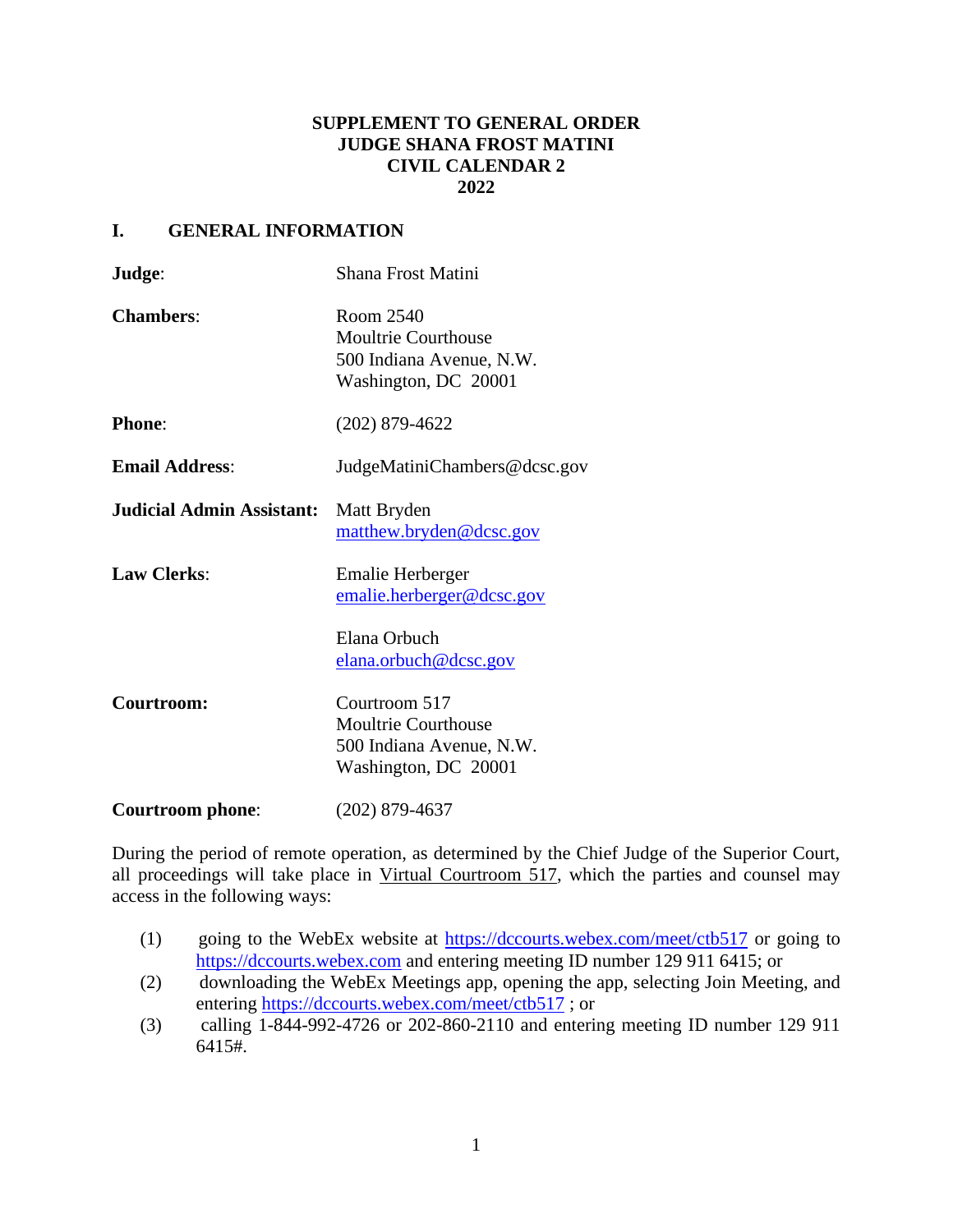Parties having trouble connecting to their remote hearing may call chambers at 202-879- 4722 for assistance. Failure to appear at a remote proceeding may result in the same sanctions as would result from failing to appear at an in-person hearing, including dismissal of a case or entry of default.

## **II. COMMUNICATIONS WITH CHAMBERS**

Except as specifically authorized in this Supplement, no party or lawyer may contact chambers by telephone. Judge Matini's staff may not and will not provide advice of any kind about court rules, practices, or procedures. Judge Matini does not accept letters from parties or lawyers about a case. If a party needs clarification of any rule, practice, or procedure, it should file a motion.

In extraordinary circumstances, parties may contact chambers *jointly* concerning urgent scheduling issues.

#### **III. MOTIONS**

**Consent to motions**: Judge Matini strictly enforces the requirement in Rule 12-I(a) that, before a party files a motion, it must seek the consent of other parties and include in the motion a certification that the party sought consent. Parties who use email to satisfy Rule 12-I(a) but do not obtain consent must state the date and time of each email. If a party does not include such a certification, Judge Matini may summarily deny the motion, and if the party chooses to refile the motion with a certification, it will pay another \$20 filing fee.

The title of the motion should indicate whether it is opposed or unopposed.

**Paper copies**: Judge Matini strictly enforces the requirement in Administrative Order 06-17 that a party must provide a paper copy of any filing that, including exhibits, exceeds 25 pages. If a party fails to comply with this requirement, Judge Matini may decide not to consider the filing.

**Proposed order**: Judge Matini strictly enforces the requirement in Administrative Order 06-17 that a party filing a motion must submit electronically to JudgeMatiniChambers@dcsc.gov a proposed order in a format that can be edited (generally Word). If a party does not submit a proposed order in such format, Judge Matini may summarily deny the motion, and if the party chooses to refile the motion with a proposed order, it will pay another \$20 filing fee.

**Length of filings**: Judge Matini discourages memoranda more than ten pages long. No party may submit a motion and memorandum more than twenty pages long without leave of the court. Judge Matini grants leave to file longer documents only in extraordinary circumstances. If a party fails to comply with these rules, Judge Matini may summarily deny the motion, and if the party chooses to refile the motion with a proposed order, it will pay another \$20 filing fee.

**Consolidated motions**: A party, or multiple parties aligned in interest and represented by the same lawyer, should ordinarily raise in one motion all the grounds for the relief they seek.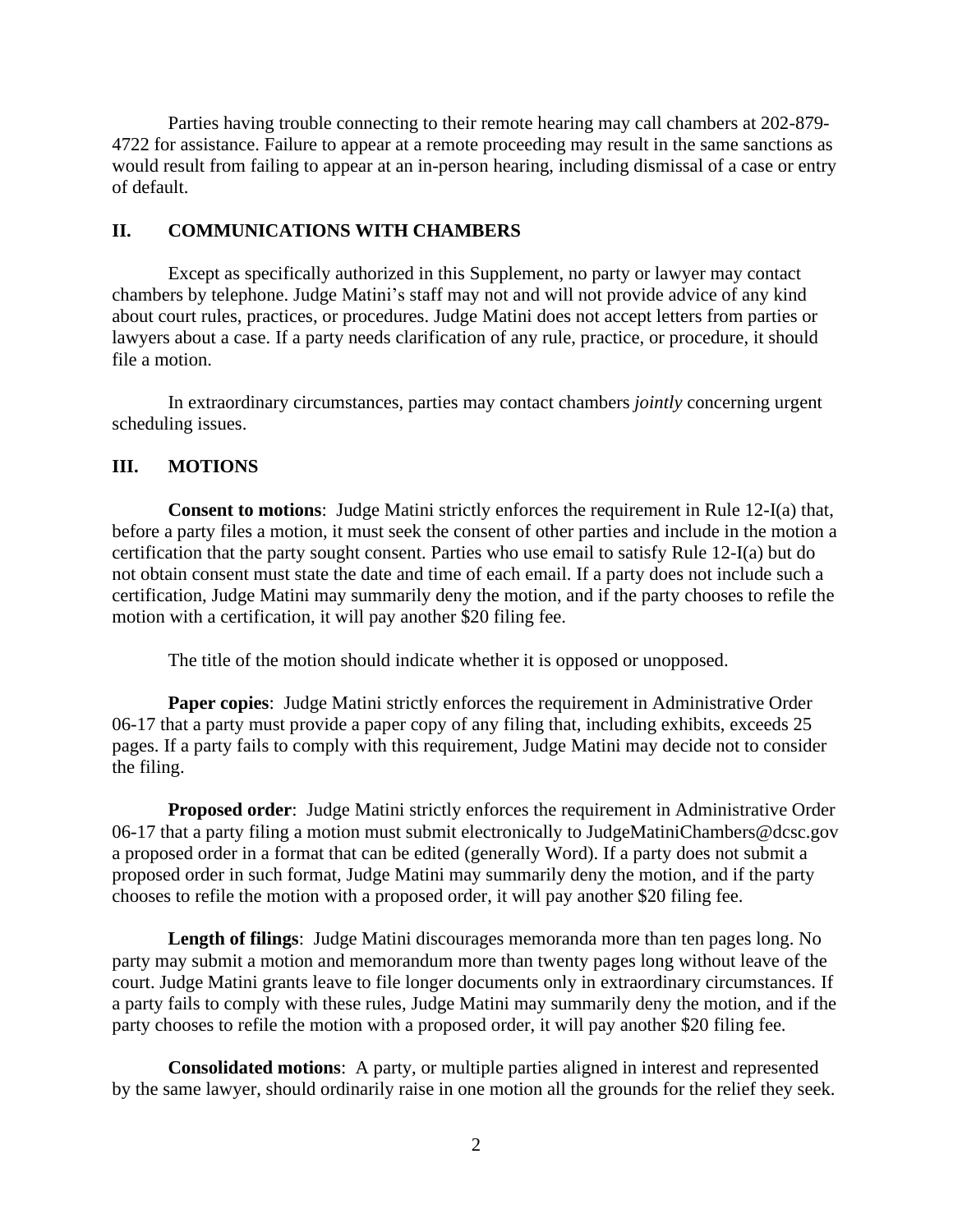For example, a party should file one summary judgment motion if the party seeks summary judgment on multiple grounds, or one motion *in limine* if the party seeks pretrial rulings on multiple issues. The party (or parties) may file with the consolidated motion a motion for leave to file a longer brief to the extent that more pages are needed to address multiple issues. Such motions for reasonable increases in page limits are ordinarily granted because consolidated motions are more efficient and require fewer total pages than separate motions.

**Reply briefs**: A party may file a reply as permitted in Rule 12-I(g). No party may submit a reply more than five pages long without leave of the court. Sur-replies are disfavored and, in any event, a party may not file a sur-reply without leave of the court.

**Motions for leave to file**: Except in extraordinary circumstances, a party seeking leave to file a document should submit with the motion a copy of the proposed filing.

**Motions to extend deadlines and reschedule hearings**: Any motion for extension of time should include a statement of the number of previous extensions of the deadline, and the effect of granting the motion on other existing deadlines.

Judge Matini does not automatically grant multiple extensions of scheduling orders even when the parties agree. Judge Matini expects any request for an extension to be based on the parties' realistic assessment of the time needed to complete the remaining tasks, and thereby to eliminate the need for additional extensions except in unexpected circumstances. The more extensions one or all parties request, the stronger the justification that Judge Matini expects for each successive request, including a demonstration that the factors that justify the additional extension were not reasonably foreseeable at the time the parties requested the previous extension.

Except in extraordinary circumstances involving unforeseen and unforeseeable events, all motions seeking to extend a deadline or continue a hearing date must be filed **at least** 3 business days before that date.

Any motion to reschedule a hearing must suggest three alternative dates and times that are convenient to all parties.

Except as provided in Rule  $16(b)(7)(B)$ , stipulations between parties or lawyers are not effective to change deadlines set by the Court. To extend any such deadline, a party must file a motion requesting and justifying the extension.

**E-filed motions**: It takes time for e-filed motions and other filings to reach chambers. It generally takes 1-2 business days for the Clerk's Office to process filings. If a party has a question about the status of a pending motion, it should check online at www.dccourts.gov/pa, contact the Clerk's Office at (202) 879-1133, or check Casefileexpress.com.

**Emergency motions**: Judge Matini expects parties to request expedited action only in truly urgent situations. Parties filing emergency motions should notify chambers when they file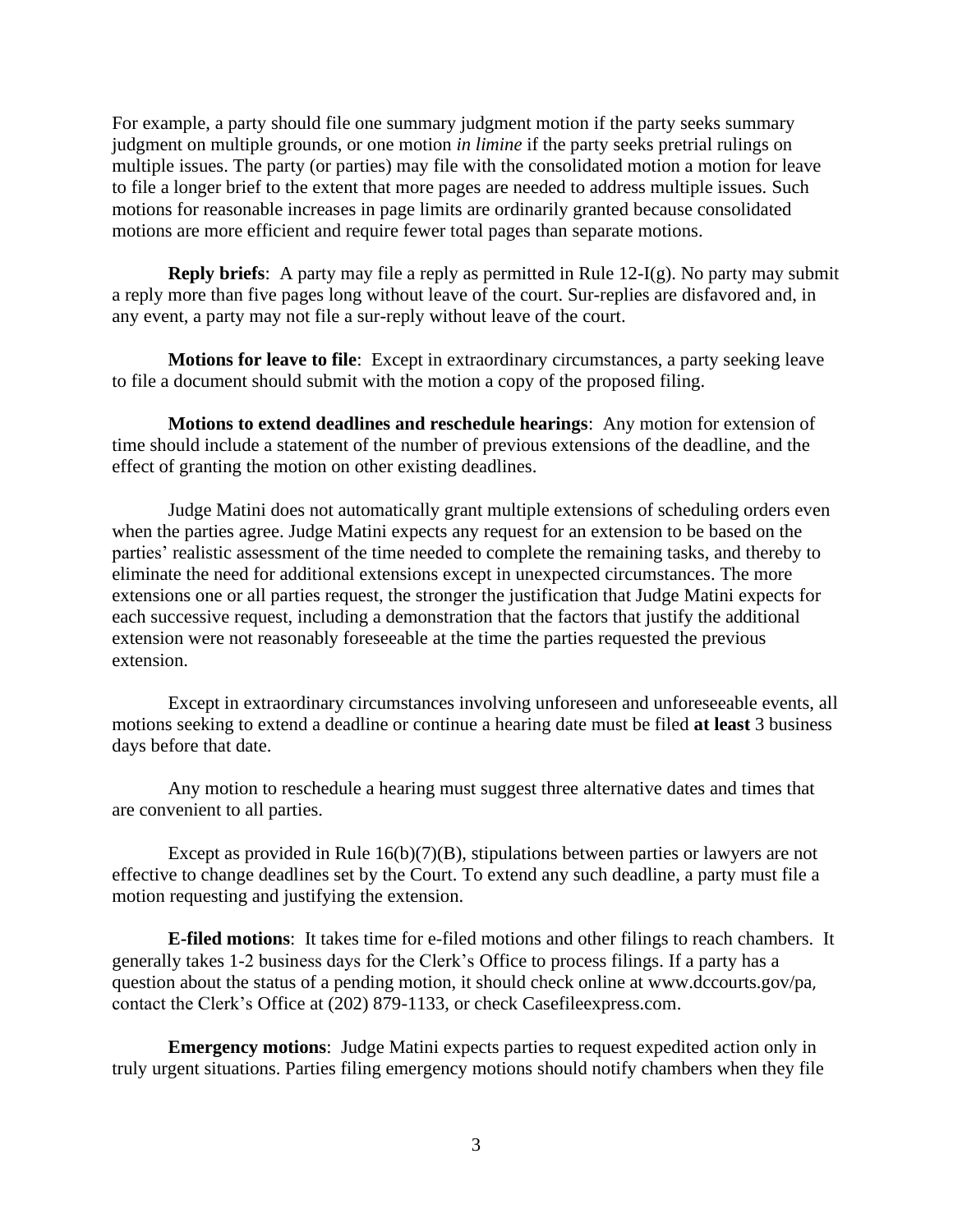the motion by sending an email to JudgeMatiniChambers@dcsc.gov and other parties, with a copy of the motion and the proposed order (in an editable format) attached.

# **IV**. **DISCOVERY**

Judge Matini strictly enforces the requirements in Rules 26(h) and 37(a)(1)(A) that the parties met for a reasonable period of time in an effort to resolve or narrow any discovery-related dispute and that discovery-related motions include a certification concerning advance consultation. If a party submits such a motion without such a certification, Judge Matini may summarily deny the motion. Before filing a motion related to a discovery dispute, the moving party must communicate with the opposing party to suggest dates and times for a hearing on the motion, and the motion must include proposed dates and times.

# **V. SCHEDULING AND SETTLEMENT CONFERENCES**

**Scheduling praecipes**: Notwithstanding the earlier deadline in Rule 16(b)(2), Judge Matini will approve a Civil Action Form 113 ("Praecipe Requesting Schedule Order") submitted up to 12:00 p.m. on the day before the scheduling conference date. In cases in which all parties are represented by counsel, and no pending motions or other matters require the Court's attention, Judge Matini encourages attorneys to consult with opposing counsel and submit a CA Form 113 rather than appear in court for a scheduling conference.

**Scheduling and calendars**: Any party or lawyer who attends a hearing where matters can reasonably be expected to be scheduled shall bring a calendar. Judge Matini, and the courtroom clerk, will not delay setting a schedule to give anyone an opportunity to contact the person's office. If the person does not have his or her schedule immediately available, Judge Matini will set a schedule, and the party may later file a motion to modify the schedule if the party so chooses and pay the \$20 filing fee.

**Joint pretrial statements**: Rule 16(e) requires the filing of a joint pretrial statement at least one week before the pretrial conference. Judge Matini may cancel a pretrial conference if the parties have not timely filed the joint pretrial statement.

**Pretrial conferences**: Judge Matini requires that all parties, representatives with settlement authority, and counsel participating in remote pretrial conferences appear in the virtual hearing by video with cameras activated during the entirety of the proceeding. Judge Matini will excuse a party from participation by video only in situations where a party affirms that he or she lacks the technological equipment to do so.

**Motions** *in limine*: Consistent with Rule 16(d), parties should file motions *in limine* at least three weeks before the pretrial conference, unless the Court grants leave to file them later. Oppositions to such motions should be filed no later than one week prior to the pretrial conference. Judge Matini generally rules on motions *in limine* at the pretrial conference.

**Non-party principals**: Except in extraordinary circumstances with prior judicial approval, non-party principals with settlement authority must attend settlement conferences in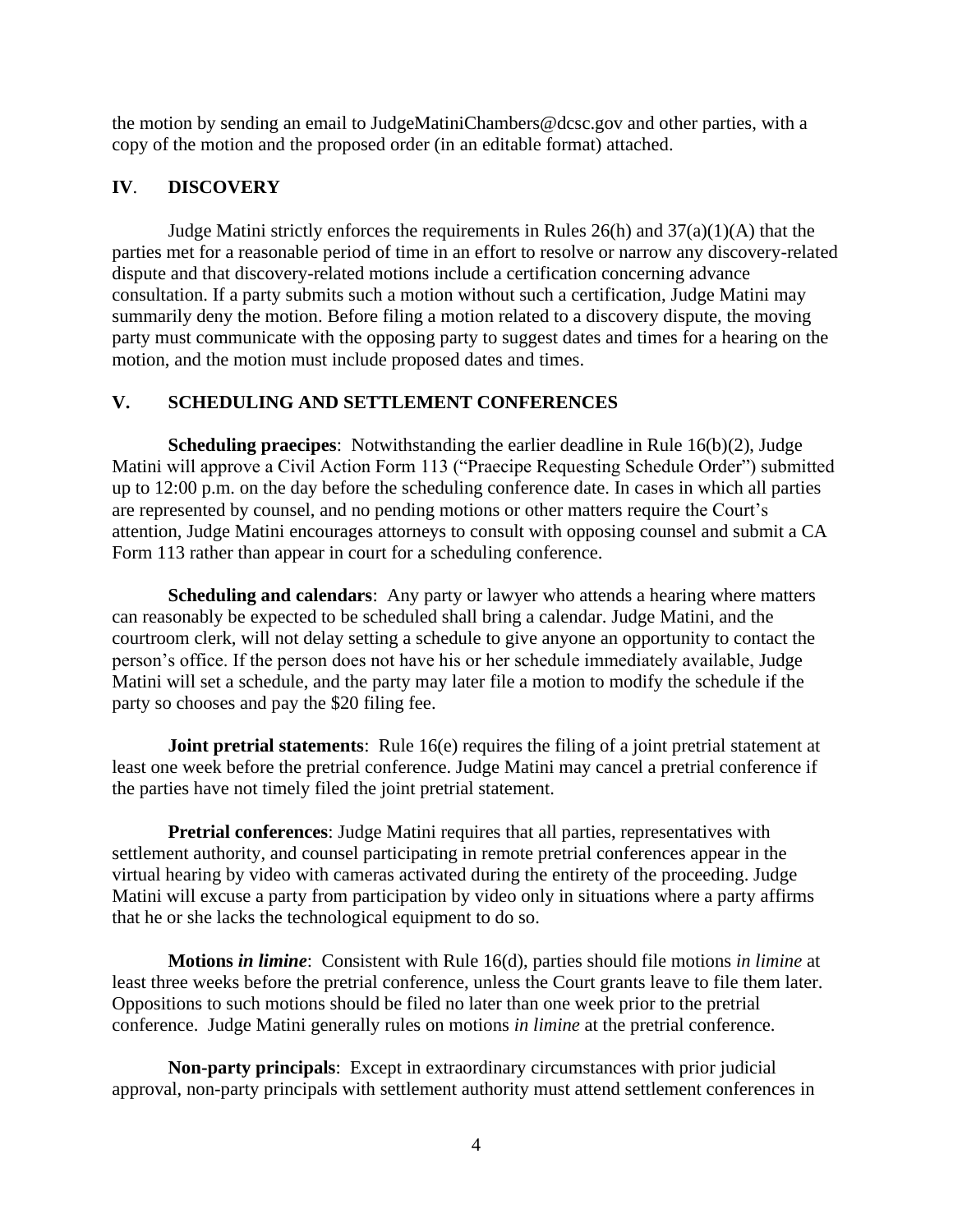person. Judge Matini may allow such principals from outside the Washington metropolitan area to participate by telephone. Any request to excuse a non-party principal from personal attendance should be made by motion at least two weeks before the date of the conference.

# **VI. TRIALS**

# **A. Pretrial and trial procedures**

**Trial status update**: On the Wednesday preceding a trial date, the parties jointly or, if mutually agreed on, through one party making a joint representation, shall call chambers and inform chambers whether the parties expect to proceed on the scheduled trial date.

**Witness availability**: Judge Matini will not delay the trial to accommodate a witness' schedule, except in extraordinary, unexpected, and documented circumstances. If a witness availability issue arises, a party shall immediately notify other parties and chambers.

**Trial schedule**: Trials are scheduled to begin on Mondays at 9:30 a.m. Trials generally proceed Monday through Thursday from 9:30 a.m. to 4:45 p.m. Judge Matini generally takes one morning and one afternoon break, as well as a lunch break between approximately 12:30 and 1:30 p.m.

**Exhibit index**: On the first day of trial, each party must give to the courtroom clerk an exhibit summary form. Parties may obtain this form from the Clerk's Office or at <https://www.dccourts.gov/node/18758>

**Mid-trial issues**: If an issue arises during trial, Judge Matini strongly encourages parties to raise it by sending an email by 8:30 a.m. of the next trial day to [JudgeMatiniChambers@dcsc.gov,](mailto:JudgeMatiniChambers@dcsc.gov) with a copy to all other parties.

**Custody of exhibits**: During trial, the parties may leave exhibits admitted into evidence in the courtroom. After trial and until any appeal has ended or the time to appeal has run with no notice of appeal filed, each party is responsible for maintaining exhibits and other materials that should be part of the record on appeal.

### **B. Availability during deliberations**

Throughout jury deliberations, counsel must be available on ten minutes' notice. Counsel should give the courtroom clerk a telephone number where they can be reached.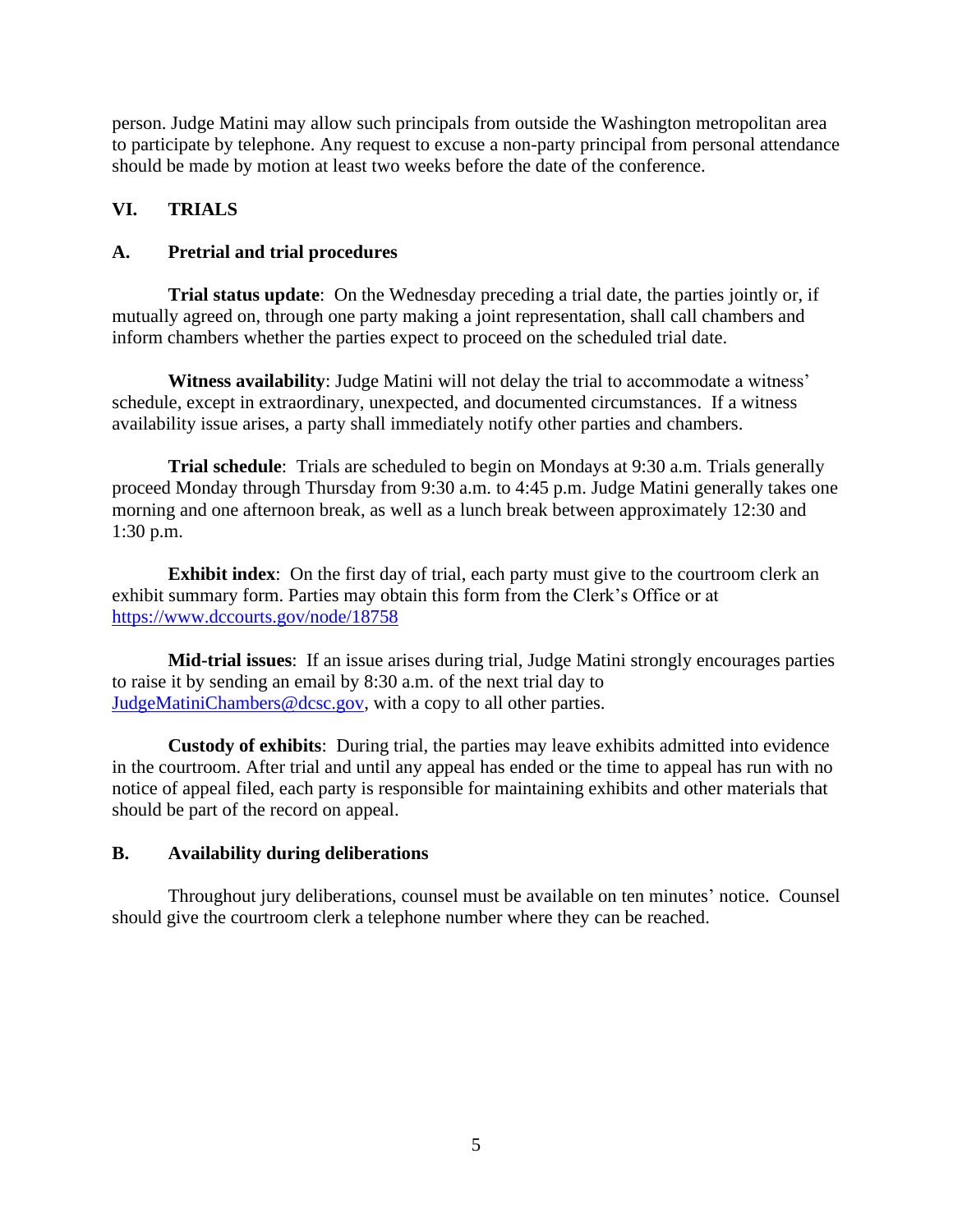### **VII. LANGUAGE ACCESS**

The Court provides professional interpreters in all matters, when needed. The party who needs an interpreter must notify the Court before any hearing at which an interpreter will be needed. Family members, friends, lawyers, or lawyers' staff are not permitted to interpret for parties or witnesses during a hearing.

### **VIII**. **VIRTUAL COURTROOM PROTOCOL**

**Guidelines**: When entering the virtual courtroom (by dialing in on a phone, or signing in through the website or app), the party should not attempt to speak because another hearing may be underway. Each party should be automatically muted by the courtroom clerk when you first arrive. If you are using the WebEx website or the app, you may check in with the courtroom clerk using the "chat" function. If you are on a telephone, you should wait for your case to be called.

**Exhibits**: If a party or counsel intends to rely on exhibits or other documents during the hearing, the party or counsel shall e-mail the exhibits to the Court at [judgematinichambers@dcsc.gov,](mailto:judgematinichambers@dcsc.gov) copying all sides, no later than 5:00 p.m. the day before the hearing. The party or counsel must also file the exhibits on the docket using the CaseFileXpress system and provide a copy of the exhibit to any witness before the hearing. The exhibits must be separately labeled so that they can be easily identified by all parties and the Court during the remote hearing.

#### **IX. VIRTUAL BENCH TRIALS**

**Schedule**: During the period of remote operation, Judge Matini will hold all bench trials remotely in Virtual Courtroom 517. Trials are generally scheduled to begin on Mondays at 9:30 a.m. Parties and attorneys should be prepared, however, to begin trial on Monday, Tuesday, Wednesday, or Thursday during the week that the trial is scheduled. Judge Matini generally takes one morning and one afternoon break, as well as a lunch break between approximately 12:30 and 1:30 p.m. By rule, Judge Matini will adjourn each day no later than 4:45 p.m.

**Exhibit Index**: On the first day of trial, each party must submit an exhibit summary form by emailing to the form to [judgematinichambers@dcsc.gov.](mailto:judgematinichambers@dcsc.gov) Parties may obtain this form from the Clerk's Office or on the Court's website at [www.dccourts.gov/internet/documents/dcsc15r1-06.pdf.](http://www.dccourts.gov/internet/documents/dcsc15r1-06.pdf)

**Custody of Exhibits**: After trial and until any appeal has ended or the time to appeal has run with no notice of appeal filed, each party is responsible for maintaining exhibits and other materials that should be part of the record on appeal.

 **Mid-trial Issues**: If an issue arises during trial, the parties should raise it by sending an email by 8:30 a.m. of the next trial date to Judge Matini's chambers staff and to all other parties.